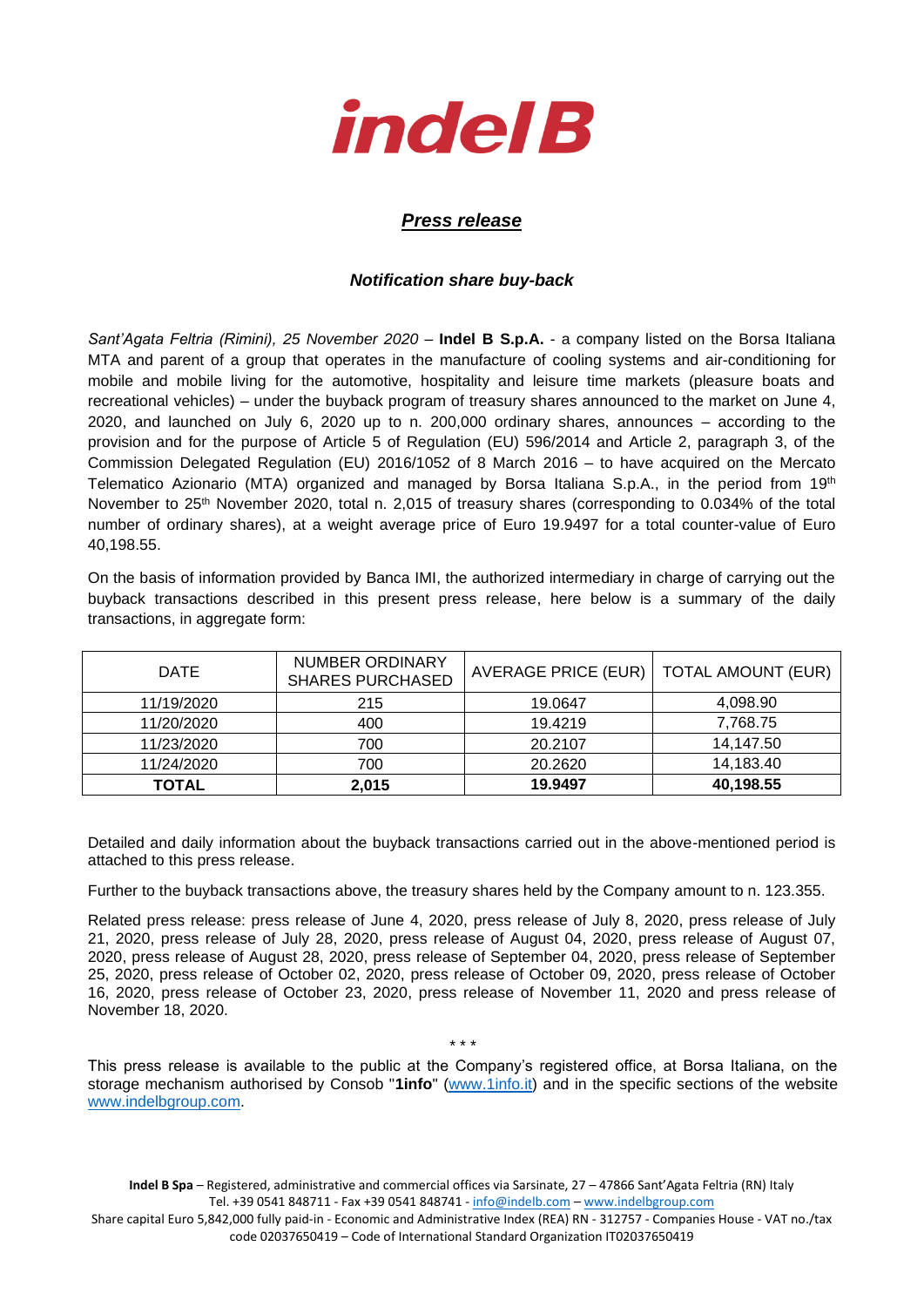*Indel B S.p.A. is a company listed on the MTA segment of the Italian stock exchange and is controlled by AMP.FIN S.r.l., in turn held entirely by the Berloni family. Indel B S.p.A. heads an important Group that operates worldwide and has been active for the last 50 years in the mobile cooling sector applicable to the Automotive, Leisure time and Hospitality cooling segments. The Group also operates in mobile climate control, with specific reference to the Automotive market, represented by commercial vehicles, minibuses, ambulances, agricultural and earth-moving machinery, and in the Cooling Appliances sector, which mainly comprises cellars for storing wine and small refrigerators for storing milk. The company has a market cap of approximately Euro 119 million.*

## **Contact details**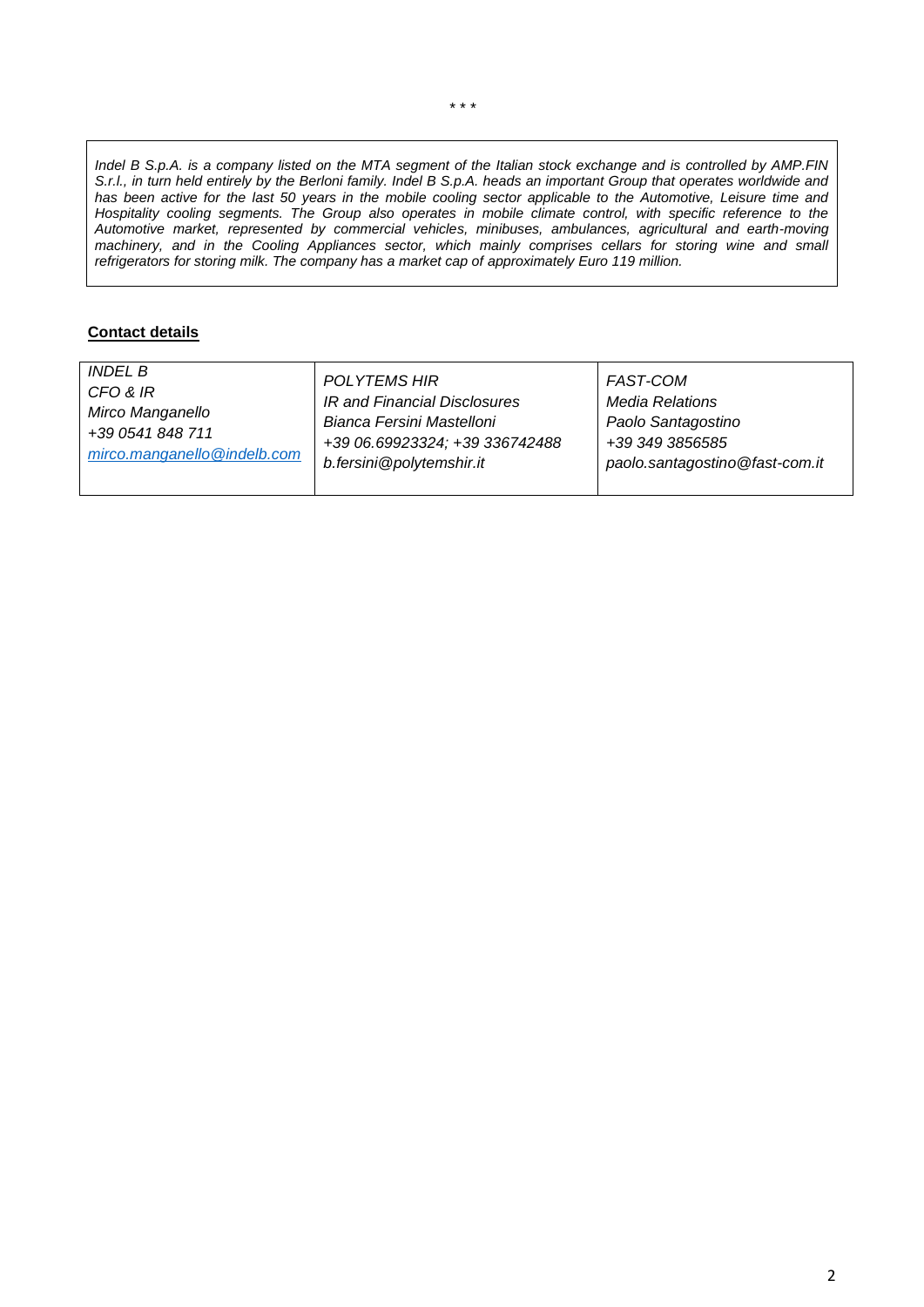## **Attached**

| Fill ID  | <b>Fill Date</b> | <b>Fill Time</b>                         | B/S | <b>Country</b> |            | Market   Security Ref. | <b>Fill Price</b> | <b>Fill Qty</b> |
|----------|------------------|------------------------------------------|-----|----------------|------------|------------------------|-------------------|-----------------|
| wga3tWzo |                  | 19/11/2020 11:22:10.482.103 Buy          |     | IT.ico         | <b>MTA</b> | <b>INDB</b>            | 19,00             | 50              |
| wga3tX9u |                  | 19/11/2020 11:24:58.137.952 Buy          |     | IT.ico         | <b>MTA</b> | <b>INDB</b>            | 18,95             | 12              |
| wga3tcaf |                  | 19/11/2020 13:35:49.773.248 Buy          |     | IT.ico         | <b>MTA</b> | <b>INDB</b>            | 19,00             | 25              |
| wga3tdM1 |                  | 19/11/2020 13:58:59.115.772 Buy          |     | IT.ico         | <b>MTA</b> | <b>INDB</b>            | 19,00             | 13              |
| wga3tdM2 |                  | 19/11/2020 13:58:59.115.772 Buy          |     | IT.ico         | <b>MTA</b> | <b>INDB</b>            | 19,00             | 35              |
| wga3tjy8 |                  | 19/11/2020 16:38:32.986.304 Buy          |     | IT.ico         | <b>MTA</b> | <b>INDB</b>            | 19,20             | 25              |
| wga3tjy9 |                  | 19/11/2020 16:38:32.986.304 Buy          |     | IT.ico         | <b>MTA</b> | <b>INDB</b>            | 19,20             | 25              |
| wga3tjyA |                  | 19/11/2020 16:38:32.986.304 Buy          |     | IT.ico         | <b>MTA</b> | <b>INDB</b>            | 19,15             | 30              |
|          |                  |                                          |     |                |            |                        |                   |                 |
| wrT9ghlo |                  | 20/11/2020 09:27:32.058.346 Buy          |     | IT.ico         | <b>MTA</b> | <b>INDB</b>            | 19,35             | 50              |
| wrT9gmBi |                  | 20/11/2020 10:53:48.052.225 Buy          |     | IT.ico         | <b>MTA</b> | <b>INDB</b>            | 19,35             | 15              |
| wrT9gmTE |                  | 20/11/2020 11:00:18.639.148 Buy          |     | IT.ico         | <b>MTA</b> | <b>INDB</b>            | 19,25             | 50              |
| wrT9godc |                  | 20/11/2020 11:46:09.279.607 Buy          |     | IT.ico         | <b>MTA</b> | <b>INDB</b>            | 19,40             | 35              |
| wrT9gp5t |                  | 20/11/2020 11:55:57.552.805 Buy          |     | IT.ico         | <b>MTA</b> | <b>INDB</b>            | 19,40             | 50              |
| wrT9gpDl |                  | 20/11/2020 11:59:35.554.994 Buy          |     | IT.ico         | <b>MTA</b> | <b>INDB</b>            | 19,40             | 5               |
| wrT9gsiZ |                  | 20/11/2020 13:47:58.466.380 Buy          |     | IT.ico         | <b>MTA</b> | <b>INDB</b>            | 19,50             | 50              |
| wrT9gsjR |                  | 20/11/2020 13:48:23.104.170 Buy          |     | IT.ico         | <b>MTA</b> | <b>INDB</b>            | 19,50             | 45              |
|          |                  | wrT9gt5k 20/11/2020 14:01:28.904.155 Buy |     | IT.ico         | <b>MTA</b> | <b>INDB</b>            | 19,50             | 50              |
| wrT9gwoz |                  | 20/11/2020 15:39:11.296.025 Buy          |     | IT.ico         | <b>MTA</b> | <b>INDB</b>            | 19,50             | 50              |
|          |                  |                                          |     |                |            |                        |                   |                 |
| xO8R4f1n |                  | 23/11/2020 10:31:27.272.930 Buy          |     | IT.ico         | <b>MTA</b> | <b>INDB</b>            | 20,00             | 25              |
| xO8R4gCw |                  | 23/11/2020 10:52:45.784.685 Buy          |     | IT.ico         | <b>MTA</b> | <b>INDB</b>            | 20,30             | 25              |
| xO8R4hbw |                  | 23/11/2020 11:21:18.285.789 Buy          |     | IT.ico         | <b>MTA</b> | <b>INDB</b>            | 20,10             | 25              |
| xO8R4hbv |                  | 23/11/2020 11:21:18.285.789 Buy          |     | IT.ico         | <b>MTA</b> | <b>INDB</b>            | 20,20             | 50              |
| xO8R4kWW |                  | 23/11/2020 12:27:47.312.869              | Buy | IT.ico         | <b>MTA</b> | <b>INDB</b>            | 20,50             | 50              |
| xO8R4kWX |                  | 23/11/2020 12:27:47.312.869 Buy          |     | IT.ico         | <b>MTA</b> | <b>INDB</b>            | 20,50             | 75              |
| xO8R4lWy |                  | 23/11/2020 12:54:48.957.342 Buy          |     | IT.ico         | <b>MTA</b> | <b>INDB</b>            | 20,20             | 75              |
| xO8R4ozO |                  | 23/11/2020 14:40:35.343.296 Buy          |     | IT.ico         | <b>MTA</b> | <b>INDB</b>            | 20,20             | 25              |
|          |                  | xO8R4p0e 23/11/2020 14:41:09.200.094 Buy |     | IT.ico         | <b>MTA</b> | <b>INDB</b>            | 20,10             | 75              |
|          |                  | xO8R4qRg 23/11/2020 15:14:29.082.982 Buy |     | IT.ico         | <b>MTA</b> | <b>INDB</b>            | 20,00             | 50              |
|          |                  | xO8R4qRd 23/11/2020 15:14:29.082.982 Buy |     | IT.ico         | <b>MTA</b> | <b>INDB</b>            | 20,20             | 25              |
|          |                  | xO8R4x22 23/11/2020 17:13:04.009.958 Buy |     | IT.ico         | <b>MTA</b> | <b>INDB</b>            | 20,30             | 25              |
|          |                  | xO8R4x23 23/11/2020 17:13:04.009.958 Buy |     | IT.ico         | <b>MTA</b> | <b>INDB</b>            | 20,20             | 25              |
|          |                  | xO8R4xTM 23/11/2020 17:17:51.658.849 Buy |     | IT.ico         | <b>MTA</b> | <b>INDB</b>            | 20,10             | 100             |
|          |                  | xO8R4xTL 23/11/2020 17:17:51.658.849 Buy |     | IT.ico         | <b>MTA</b> | <b>INDB</b>            | 20,10             | 25              |
|          |                  | xO8R4xmQ 23/11/2020 17:20:48.704.557 Buy |     | IT.ico         | <b>MTA</b> | <b>INDB</b>            | 20,30             | 25              |
|          |                  |                                          |     |                |            |                        |                   |                 |
|          |                  | xZ1WrzgT 24/11/2020 11:10:20.020.831 Buy |     | IT.ico         | <b>MTA</b> | <b>INDB</b>            | 20,30             | 50              |
| xZ1Ws1z5 |                  | 24/11/2020 11:51:56.210.263 Buy          |     | IT.ico         | <b>MTA</b> | <b>INDB</b>            | 20,10             | 60              |
|          |                  | xZ1Ws1z4 24/11/2020 11:51:56.210.263 Buy |     | IT.ico         | <b>MTA</b> | <b>INDB</b>            | 20,20             | 100             |
|          |                  | xZ1Ws1z3 24/11/2020 11:51:56.210.263 Buy |     | IT.ico         | <b>MTA</b> | <b>INDB</b>            | 20,30             | 50              |
|          |                  | xZ1Ws3DS 24/11/2020 12:16:24.117.883 Buy |     | IT.ico         | <b>MTA</b> | <b>INDB</b>            | 20,20             | 12              |

**Indel B Spa** – Registered, administrative and commercial offices via Sarsinate, 27 – 47866 Sant'Agata Feltria (RN) Italy Tel. +39 0541 848711 - Fax +39 0541 848741 - [info@indelb.com](mailto:info@indelb.com) – [www.indelbgroup.com](http://www.indelbgroup.com/)

Share capital Euro 5,842,000 fully paid-in - Economic and Administrative Index (REA) RN - 312757 - Companies House - VAT no./tax code 02037650419 – Code of International Standard Organization IT02037650419